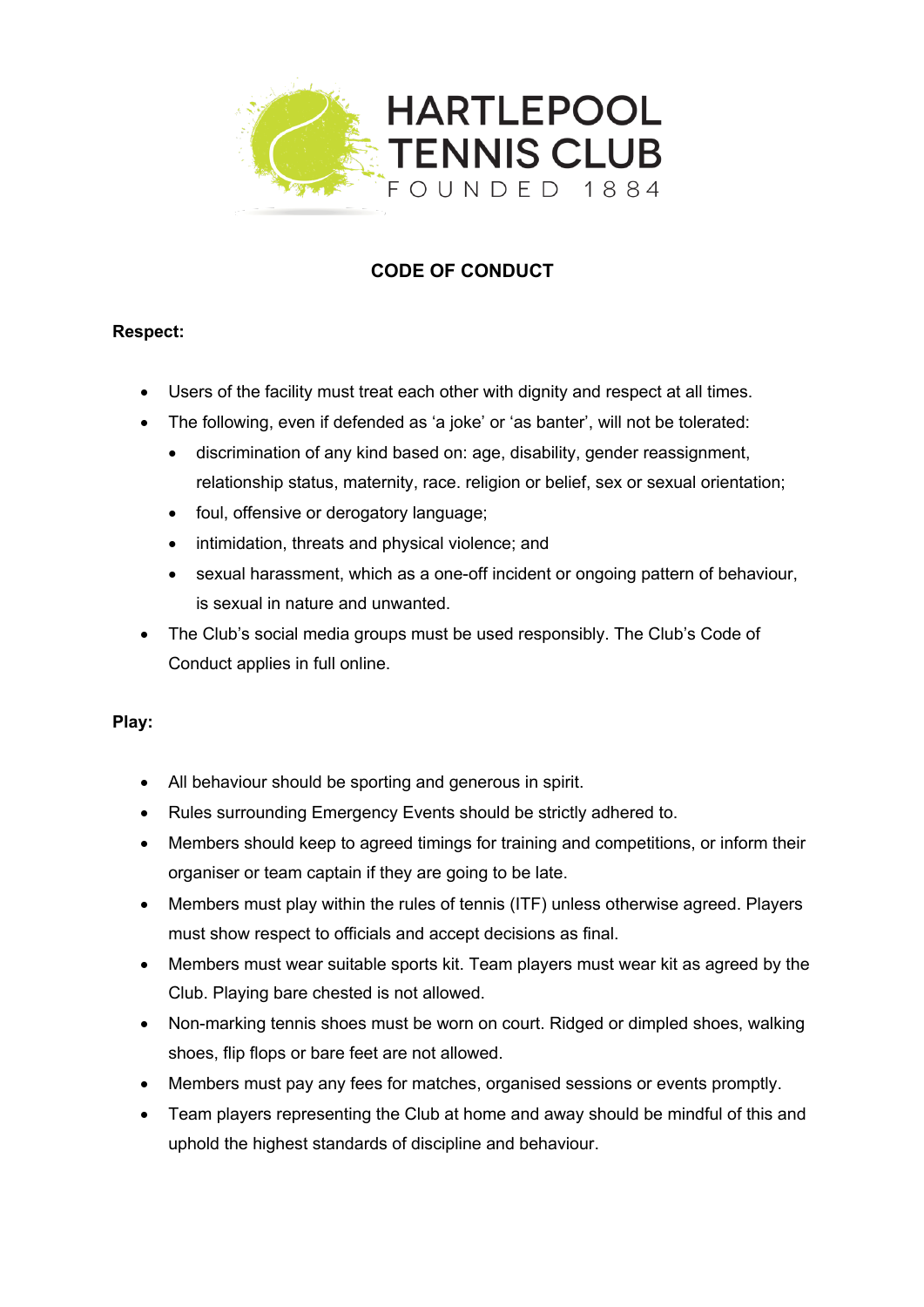- When playing with non-members, full and lifetime members must ensure courts are booked and paid for by the non-member.
- No other game or activity is allowed on the courts except tennis unless otherwise authorised by the Board.
- Do not recover or request balls from neighbouring gardens.
- Do not gaze into neighbouring gardens. The privacy of neighbours must be respected.
- Smoking is not allowed on the premises. Recreational drugs are strictly prohibited.
- Alcohol may not be consumed to excess and must not be consumed on the courts.
- No food or drink is to be taken on to the courts. Only water in re-sealable bottles is allowed. Strictly no chewing gum.
- Unless otherwise agreed by fellow players, the use of mobile phones on court is limited. Mobile phones can be used as medical devices (e.g. blood glucose monitoring). They can also be used if players need to make themselves available to receive an urgent call.
- All waste should be taken home, except sanitary waste (bins are provided).
- Use of floodlights after 10pm is strictly prohibited.
- Suspended members may not use any of the Club's facilities.
- Associate members must be accompanied by full or lifetime members.
- There should be no interreference with posters, signs or banners at the club. Nothing shall be exhibited (written or printed) without the permission of the Board.
- Well-behaved dogs are allowed. All waste must be removed from the site. Dogs must be on a lead at all times. Dogs are not allowed in the clubhouse or on the courts.
- Parking is limited in front of the club. Facility users must be mindful of neighbours and not block exits or park in front of driveways. There should be no confrontation with neighbours and all concerns should be directed to the Board.
- Cycles should be walked in and placed to the left of the Clubhouse next to the tree.
- All accidents and injuries must be reported in the Club's Accident Report Book and reported to the Board.
- Do not engage in any activity which may cause material damage to the facilities at the Club. This includes, but is not limited to:
	- $\circ$  jumping over nets:
	- o leaning on, kicking or jumping into fences;
	- o spilling any food or liquid other than water on the courts;

## **Use:**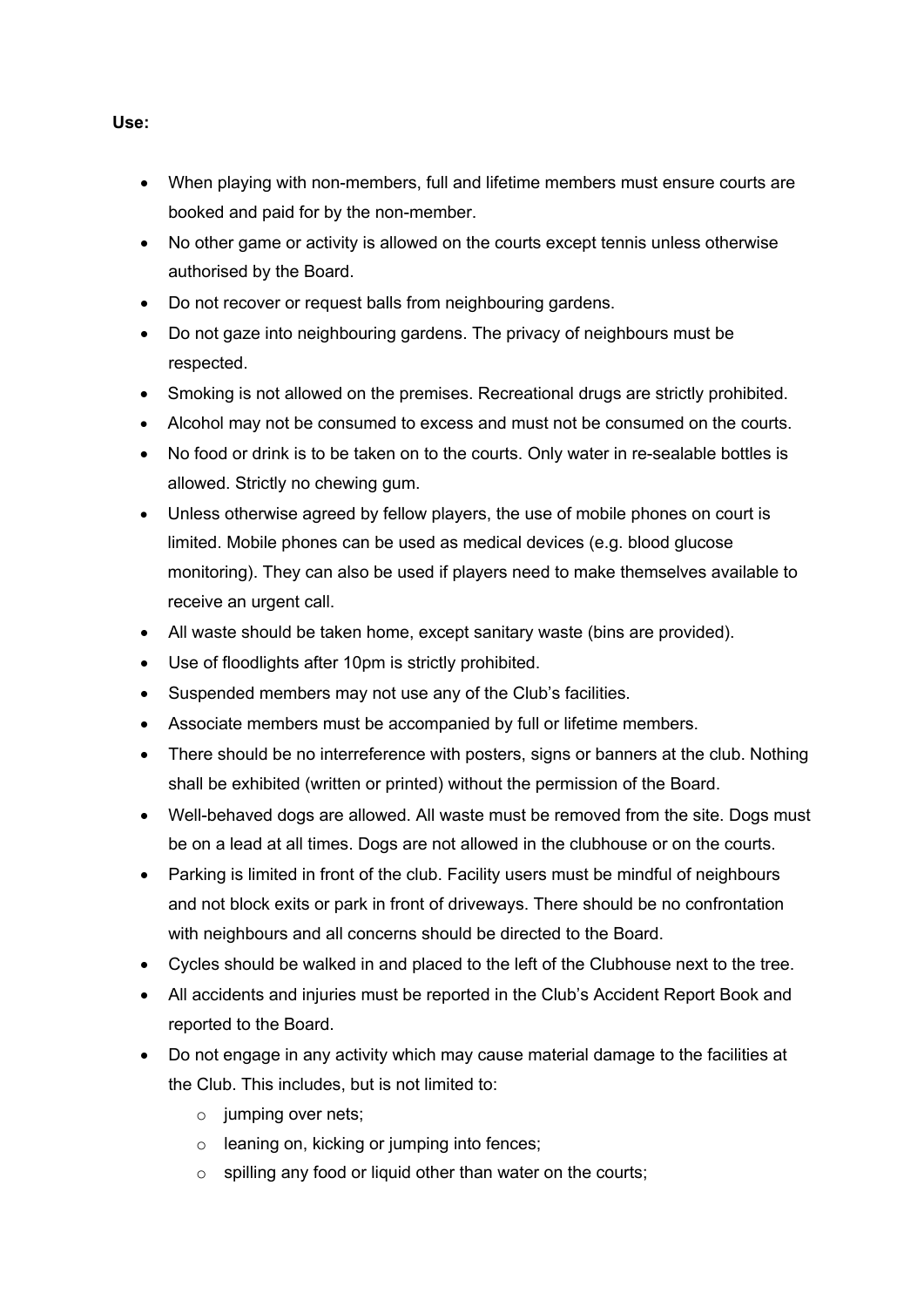- o over tightening tennis nets;
- o kicking or throwing decorative stones, pebbles and chippings;
- $\circ$  leaving measuring sticks, straps, squeegees, winders, equipment or furniture outside (they should be returned to their correct place in the Clubhouse); and
- o any activity that damages flowers, plants or grass.
- The Club operates a 'last out' policy. The last person out must ensure the clubhouse and venue are secured and that clubhouse lights and heating are switched off.

## **Directors:**

- Directors volunteer their time and experience to manage the Company (and Club) and maintain its facilities for the good of all. Directors are always available to discuss matters and are always open to constructive suggestions on how improvements can be made. Therefore, under no circumstances must a director:
	- o be harassed, degraded, assaulted or disrespected;
	- o have foul language directed towards them;
	- $\circ$  be the subject of unsubstantiated rumour, innuendo and/or gossip which seeks to discredit them;
	- o be the subject of criticism which isn't constructive, fair, measured or respectful; or
	- o be ignored when communicating or requesting reasonable action from a facility user - in person or by electronic means.

## **Disciplinary Procedure:**

In accordance with article 28.3 of the Company's Articles of Association, the Club's disciplinary procedure is as follows:

- 1. Any official complaint brought by a Member against another Member will be investigated to ensure there has indeed been an infringement of the Rules of the Club, which include the Club's Code of Conduct and the Club's Policies and Standing Orders.
- 2. If it is found that there has been an infringement, the Board will decide whether it is serious enough to merit the Member's temporary suspension. If this is agreed the temporary suspension will last for the duration of the disciplinary procedure.
- 3. Written details of the complaint will be given to the Member and a disciplinary meeting will be arranged which will provide the Member with a minimum of 7 days in